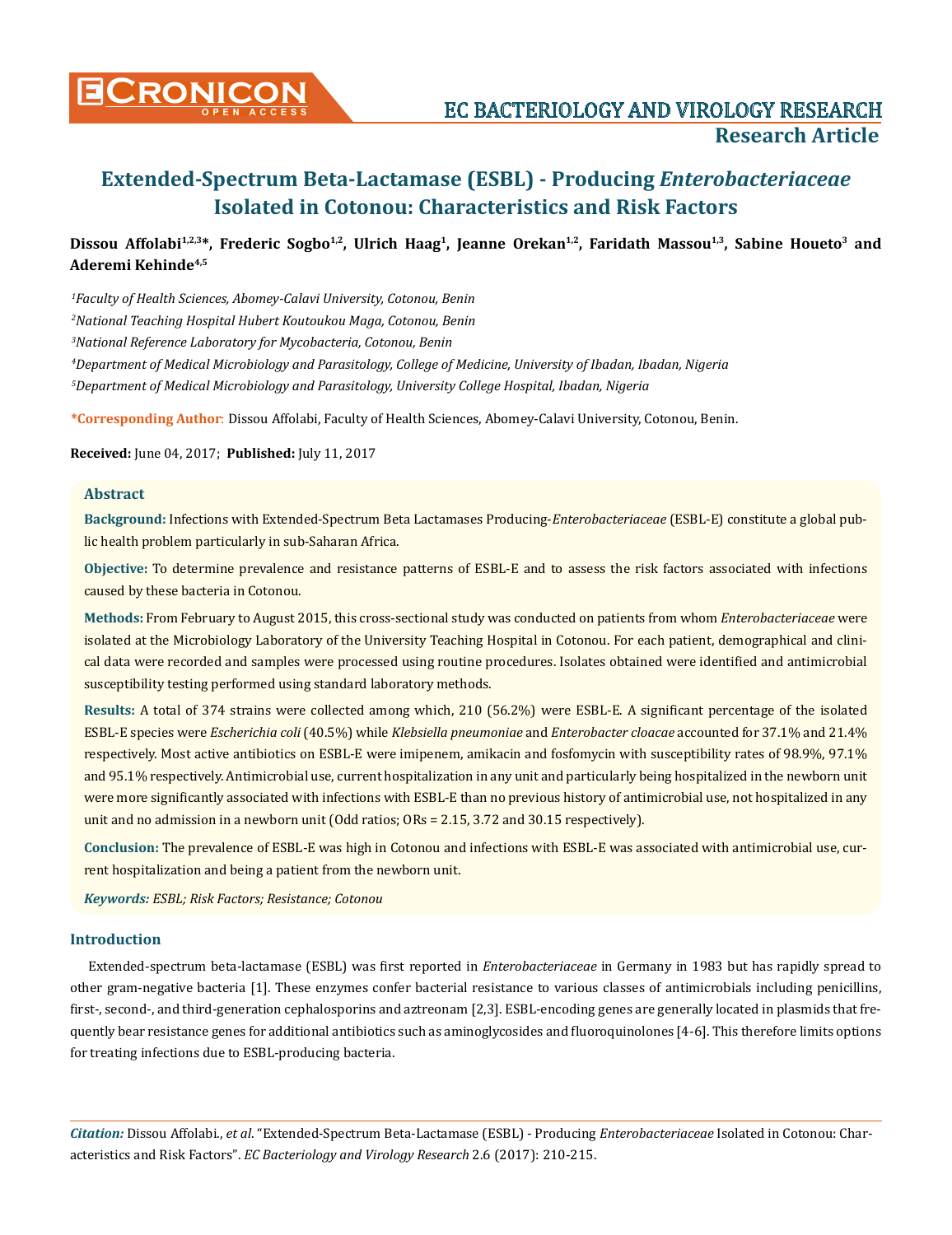Infections due to ESBL-producing *Enterobacteriaceae* (ESBL-E) represent a major public health problem in sub-Saharan African countries with prevalence rates as high as 62.3% in bacteremia in Mali and 64.3% in urinary tract infections in Sierra Leone [7,8]. In Benin, information on ESBL-E is scarce. Available data showed a prevalence of 22% in 2005 in the center of the country while a higher rate of 35.5% was documented eight years later in Cotonou, the biggest city in Benin, located at the southern part of the country [9,10]. In these two studies, it is noteworthy that the sample size was small and risk factors associated with ESBL-E infections were not assessed.

This present study was undertaken to determine the prevalence and resistance patterns of ESBL-E and assess risk factors associated with infections caused by these bacteria in Cotonou.

#### **Materials and Methods**

**Setting:** Benin is a country with a size of 114,763 square kilometers and an estimated population of 10.9 million [11]. Cotonou is the biggest city in the country with approximately 673,000 populations in 2013 [12]. The University Teaching Hospital Hubert Koutoukou Maga, located in Cotonou, is a 617-bed hospital and the biggest in the country.

**Study design and patients:** We conducted a cross-sectional study from February to August 2015. All patients including in-and outpatients, from whom *Enterobacteriaceae* were isolated at the Microbiology Laboratory were enrolled into the study. For each of them, demographical and clinical data were recorded.

**Laboratory procedures:** All samples were subjected to routine laboratory procedures and *Enterobacteriaceae* isolates were identified using API 20E (bioMérieux, France). Antibiotic susceptibility testing (AST) was performed following recommendations of The French Society of Microbiology while ESBL-E were identified using the double disc synergy test [13]. *Escherichia coli* ATCC 25922 was used for quality control and results were interpreted according to the criteria recommended by The French Society of Microbiology [13]. Intermediate susceptibility results were considered as resistant.

**Data analysis:** Comparison between ESBL-E and non- ESBL-producing-*Enterobacteriaceae* was done using the chi-squared test and Fisher's exact test where appropriate. Univariate and multivariate analysis were used to examine the associations of various risk factors with ESBL-E. Multivariate analysis using a stepwise method was performed including only variables with p < 0.05 in univariate analysis. All analyses were conducted using SPSS version 20.0 with significance set at 5% level. The odds ratio (OR) was calculated with a confidence interval (CI) of 95%.

**Ethical considerations:** The study was approved by the institutional review board.

#### **Results**

A total of 374 *Enterobacteriaceae* strains isolated from 351 patients were collected during the study period. They were made up of 201 (53.7%) from urines, 116 (31.0%) from blood, 41 (11.0%) from pus while 9 (2.4%) and 7 (1.9%) were from cerebro-spinal fluid and other specimens respectively. The majority, 188 (50.2%) were *Escherichia coli* while *Klebsiella pneumoniae* and *Enterobacter sp* accounted for 108 (28.8%) and 59 (15.8%) respectively. Other bacterial isolates were *Proteus mirabilis* 7 (1.9%), *Citrobacter freundii* 4 (1.1%), *Morganella morganii* and *Serratia* sp each 2 (0.5%) while each of *Citrobacter koseri*, *Providencia rettgeri*, *Providencia stuartii* and *Salmonella enterica* accounted for 1 (0.3%)*.*

Of total isolates investigated, 210 (56.2%) were ESBL-E. They were *E. coli* 85 (40.5%), *K. pneumoniae,* 78 (37.1%) and *E. cloacae,* 45 (21.4%) while two (1.0%) were *C. freundii* and *Serratia* sp. As shown by figure 1, most active antibiotics on ESBL-E strains were imipenem, amikacin and fosfomycin with 99.0%, 97.1% and 95.2% susceptibility rates respectively.

Sex factor associated with infections with ESBL-E in univariate analysis (Table 1) was not significantly associated in multivariate analysis (p = 0.197) (Table 2). Antimicrobial use, current hospitalization in any unit and particularly being hospitalized in the newborn

*Citation:* Dissou Affolabi., *et al*. "Extended-Spectrum Beta-Lactamase (ESBL) - Producing *Enterobacteriaceae* Isolated in Cotonou: Characteristics and Risk Factors". *EC Bacteriology and Virology Research* 2.6 (2017): 210-215.

211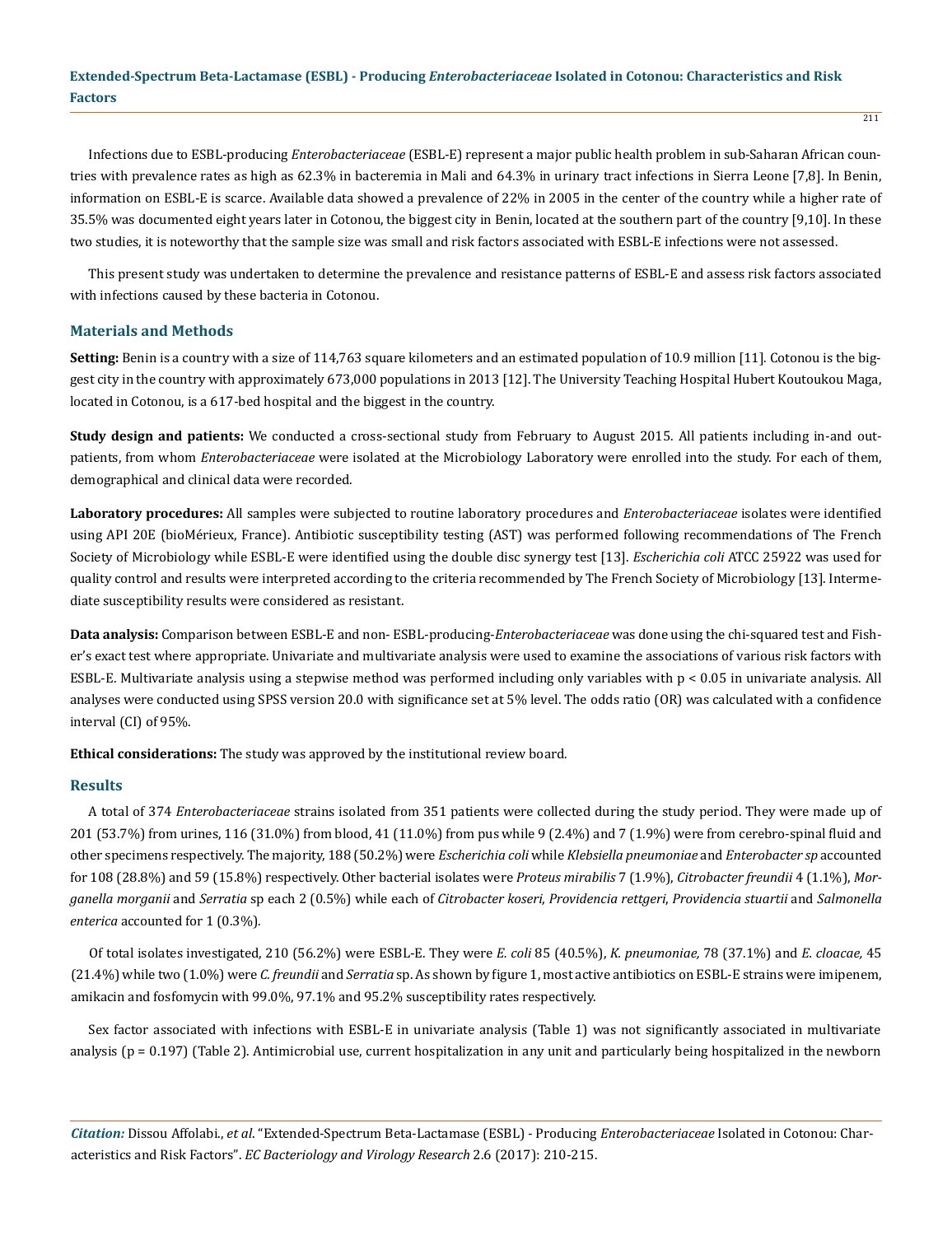212

unit were more significantly associated with infections with ESBL-E than no previous history of antimicrobial use, not hospitalized in any unit and no admission in a newborn unit (OR = 2.15, 95% CI = 1.05 - 4.40, OR = 3.72, 95% CI = 1.48 - 8.43 and OR = 30.15, 95% CI = 3.07 - 225.90 respectively).



*Figure 1: Prevalence of resistance on ESBL-E strains.*

| <b>Variable</b>                |                              | <b>ESBL-E</b> |            |              |
|--------------------------------|------------------------------|---------------|------------|--------------|
|                                |                              | <b>No</b>     | <b>Yes</b> | P            |
|                                |                              | n(%)          | n(%)       |              |
| Gender                         | Male                         | 61 (34.1)     | 118 (65.9) | ${}_{0.001}$ |
|                                | Female                       | 103 (52.8)    | 92 (47.2)  |              |
| Median age (years)             |                              | 43.0          | 30.0       | 0.05         |
| <b>Current hospitalization</b> | <b>Yes</b>                   | 78 (31.6)     | 169 (68.4) | ${}_{0.001}$ |
|                                | No                           | 86 (67.7)     | 41 (32.3)  |              |
| <b>Hospitalization unit</b>    | Newborn                      | $1(1.4\%)$    | 56 (33.1%) | ${}_{0.001}$ |
|                                | Pediatric                    | $3(4.1\%)$    | 19 (11.2%) |              |
|                                | <b>Adult Medicine</b>        | 30 (40.5%)    | 36 (21.3%) |              |
|                                | Surgery                      | 32 (43.2%)    | 41 (24.3%) |              |
|                                | Admission and Intensive care | 12 (16.2%)    | 17 (10.1%) |              |
| <b>Hospitalization history</b> | Yes                          | 45 (33.3)     | 90 (66.7)  | ${}_{0.001}$ |
|                                | No                           | 116 (59.2)    | 80 (40.8)  |              |
| Antimicrobial use              | Yes                          | 82 (42.0)     | 113 (58.0) | ${}_{0.001}$ |
|                                | No                           | 73 (66.4)     | 37 (33.6)  |              |

*Table 1: Univariate analysis of risk factors for ESBL-E.*

*Citation:* Dissou Affolabi., *et al*. "Extended-Spectrum Beta-Lactamase (ESBL) - Producing *Enterobacteriaceae* Isolated in Cotonou: Characteristics and Risk Factors". *EC Bacteriology and Virology Research* 2.6 (2017): 210-215.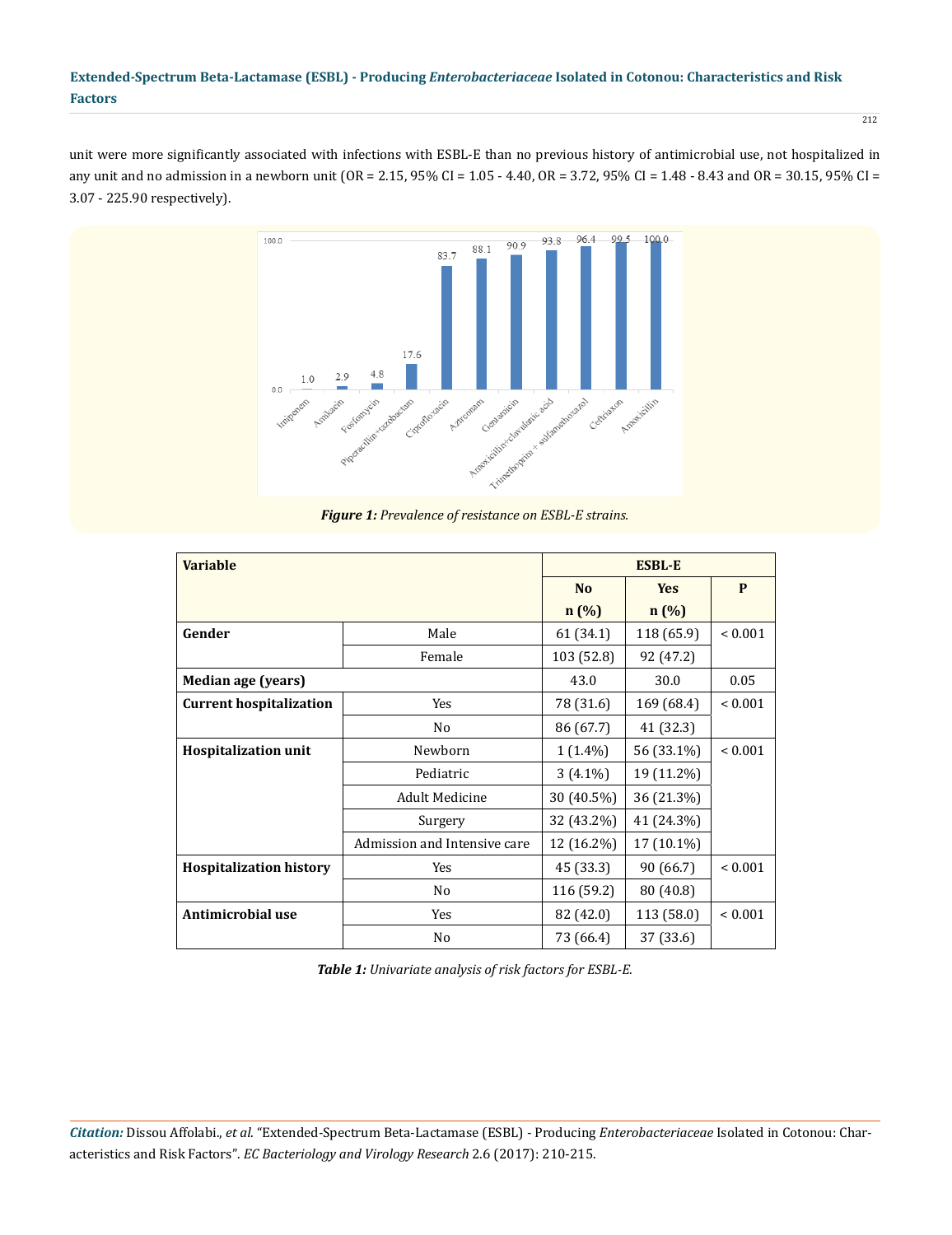| <b>Variable</b>                | OR [95% CI]           | p-value      |
|--------------------------------|-----------------------|--------------|
| Sex                            |                       |              |
| Male                           | 1                     |              |
| Female                         | $0.62$ [0.3 - 1.3]    | 0.197        |
| Antimicrobial use              |                       |              |
| No                             | 1                     | 0.035        |
| Yes                            | $2.15$ [1.05 - 4.40]  |              |
| <b>Current hospitalization</b> |                       |              |
| No                             | 1                     | 0.002        |
| Yes                            | $3.72$ [1.48 - 8.43]  |              |
| <b>Hospitalization unit</b>    |                       |              |
| Surgery                        | 1                     |              |
| Newborn                        | 30.15 [3.07 - 225.90] | ${}_{0.001}$ |

*Table 2: Multivariate analysis of risk factors for ESBL-E.*

#### **Discussion**

Infections due to ESBL-E are increasingly a major public health concern worldwide. The situation may be worse in developing countries especially in sub-Saharan African countries where adequate public health measures are not in place. However, there is a large heterogeneity on the magnitude of the disease within regions, stressing the need to assess the actual burden in each setting.

In this study, the prevalence of ESBL-E was 56.2 %. This rate was higher than 22% reported by Ahoyo., *et al*. in 2005 in Benin and 35.5% documented by Anago., *et al.* some years later [9,10]. Although those two previous studies were carried out on a relatively small number of patients, our findings indicate a trend of prevalence increase from year to year in Benin. Unlike in developed countries, high prevalence rates of ESBL-E have been reported in Africa, Asia and South America [14-19]. This high prevalence rates may be ascribed to lack of measures to limit the development of antibiotic resistance. These measures are complex, multi sectorial, and involve collaborations with agriculture, health, trade and social sciences [20].

Concerning bacterial susceptibility to antibiotics, imipenem showed the least resistance rate of 1.0% (Figure 1). Indeed, carbapenems are either only recently available in Benin and/or too expensive to be widely used. However, resistance to carbapenems have already emerged since two (1.0%) out of the 210 ESBL-E strains were resistant to these drugs.

Findings from our study showed 83.7% resistance rate for fluoroquinolones. This group of antibiotics are available in oral form making them to be easily abused especially in environment like ours where antibiotics use is not regulated. For aminoglycosides, resistance rate observed depends on the drug tested. While the resistance rate to gentamicin was very high (90.9%), that of amikacin was 2.9%. The low resistance rate of amikacin may be explained by the fact that this drug is not readily available in Benin thus, risk of selecting strains resistant to it by its inappropriate use might be low. Nonetheless, uncontrolled widely introduction of active drugs in the country may lead to dramatic development of resistant pathogens.

Risk factors for ESBL-E infections found in this study include current hospitalization, antimicrobial use particularly beta-lactams, and being patients from the newborn unit. These findings were in keeping with what was previously documented [21,22]. It is well known that newborns are at risk of infections but the risk observed in our study is probably linked with nosocomial infection thus, stressing the need for strengthening infection control policies in our environment [23,24].

*Citation:* Dissou Affolabi., *et al*. "Extended-Spectrum Beta-Lactamase (ESBL) - Producing *Enterobacteriaceae* Isolated in Cotonou: Characteristics and Risk Factors". *EC Bacteriology and Virology Research* 2.6 (2017): 210-215.

213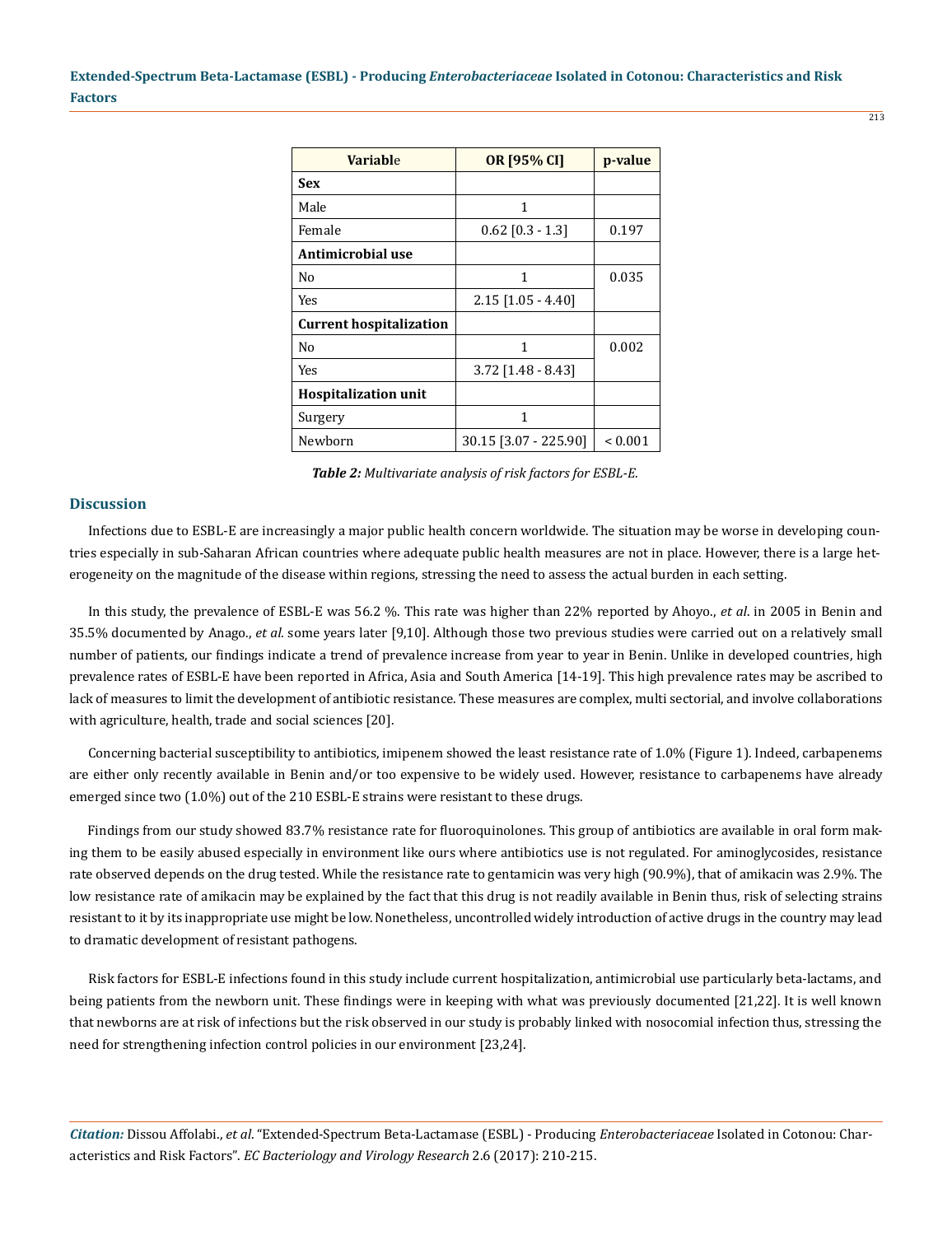The main limitation of this study was that laboratory data were prospectively collected while clinical data were collected retrospectively therefore, patients eligible to laboratory tests who did not provide samples to the laboratory were not included in the study.

#### **Conclusion**

In conclusion, the prevalence of ESBL-E was high in both out- and in-patients in Cotonou and risk factors associated with infections to these bacteria were antimicrobial use, current hospitalization and being a patient at the newborn unit. Urgent implementation of antimicrobial stewardship program may limit development and spread of resistant pathogens in our community.

## **Bibliography**

- 1. Knothe H., *et al*[. "Transferable resistance to cefotaxime, cefoxitin, cefamandole and cefuroxime in clinical isolates of Klebsiella pneu](https://www.ncbi.nlm.nih.gov/pubmed/6321357)[moniae and Serratia marcescens". Infection 11.6 \(1983\): 315-317.](https://www.ncbi.nlm.nih.gov/pubmed/6321357)
- 2. [Paterson DL and Bonomo RA. "Extended-spectrum beta-lactamases: a clinical update".](https://www.ncbi.nlm.nih.gov/pubmed/16223952) *Clinical Microbiology Review* 18.4 (2005): [657-686.](https://www.ncbi.nlm.nih.gov/pubmed/16223952)
- 3. D'Angelo RG., *et al*[. "Treatment options for extended-spectrum beta-lactamase \(ESBL\) and AmpC-producing bacteria".](https://www.ncbi.nlm.nih.gov/pubmed/26891857) *Expert Opinion [on Pharmacothery](https://www.ncbi.nlm.nih.gov/pubmed/26891857)* 17.7 (2016): 953-967.
- 4. Lytsy B., *et al*[. "The first major extended-spectrum beta-lactamase outbreak in Scandinavia was caused by clonal spread of a multi](https://www.ncbi.nlm.nih.gov/pubmed/18397465)[resistant Klebsiella pneumoniae producing CTX-M-15".](https://www.ncbi.nlm.nih.gov/pubmed/18397465) *APMIS* 116.4 (2008): 302-308.
- 5. Alsterlund R., *et al*[. "Multiresistant CTX-M-15 ESBL-producing Escherichia coli in southern Sweden: Description of an outbreak".](https://www.ncbi.nlm.nih.gov/pubmed/19396721)  *[Scandinavian Journal of Infectious Diseases](https://www.ncbi.nlm.nih.gov/pubmed/19396721)* 41.6-7 (2009): 410-415.
- 6. Bader MS., *et al*[. "An update on the management of urinary tract infections in the era of antimicrobial resistance".](https://www.ncbi.nlm.nih.gov/pubmed/27712137) *Postgraduate Medicine* [129.2 \(2017\): 242-258.](https://www.ncbi.nlm.nih.gov/pubmed/27712137)
- 7. Leski TA., *et al*[. "High prevalence of multidrug resistant Enterobacteriaceae isolated from outpatient urine samples but not the hos](https://www.ncbi.nlm.nih.gov/pubmed/27090787)[pital environment in Bo, Sierra Leone".](https://www.ncbi.nlm.nih.gov/pubmed/27090787) *BMC Infectious Diseases* 16 (2016): 167.
- 8. Sangare SA., *et al*[. "Very high prevalence of extended-spectrum beta-lactamase-producing Enterobacteriaceae in bacteriemic patients](https://www.ncbi.nlm.nih.gov/pubmed/28245252)  [hospitalized in teaching hospitals in Bamako, Mali".](https://www.ncbi.nlm.nih.gov/pubmed/28245252) *PLoS One* 12.2 (2017): e0172652.
- 9. Anago E., *et al*[. "Antibiotic resistance and genotype of beta-lactamase producing Escherichia coli in nosocomial infections in Cotonou,](https://www.ncbi.nlm.nih.gov/pmc/articles/PMC4304606/) Benin". *[Annals of Clinical Microbiology and Antimicrobials](https://www.ncbi.nlm.nih.gov/pmc/articles/PMC4304606/)* 14 (2015): 5.
- 10. Ahoyo AT., *et al*[. "Incidence of infections dues to Escherichia coli strains producing extended spectrum beta-lactamase, in the Zou/](https://www.ncbi.nlm.nih.gov/pubmed/17434702) [Collines Hospital Centre \(CHDZ/C\) in Benin".](https://www.ncbi.nlm.nih.gov/pubmed/17434702) *Medecine et Maladies Infectieuses* 37.11 (2007): 746-752.
- 11. [UNDP. Human Development Report \(2017\).](http://www.hdr.undp.org/en/countries/profiles/BEN)
- 12. [Benin, portail des données.](http://benin.opendataforafrica.org/)
- 13. [Comité de l'Antibiogramme de la Société Française de Microbiologie \(CASFM\) Communiqué 2012. Société Française de Microbiologie](http://www.sfm-microbiologie.org/UserFiles/files/casfm/CASFM_2012.pdf) [\(2012\).](http://www.sfm-microbiologie.org/UserFiles/files/casfm/CASFM_2012.pdf)
- 14. [Storberg V. "ESBL-producing Enterobacteriaceae in Africa a non-systematic literature review of research published 2008-2012".](https://www.ncbi.nlm.nih.gov/pmc/articles/PMC3955770/) *[Infection Ecology and Epidemiology](https://www.ncbi.nlm.nih.gov/pmc/articles/PMC3955770/)* 4 (2014): 10.

*Citation:* Dissou Affolabi., *et al*. "Extended-Spectrum Beta-Lactamase (ESBL) - Producing *Enterobacteriaceae* Isolated in Cotonou: Characteristics and Risk Factors". *EC Bacteriology and Virology Research* 2.6 (2017): 210-215.